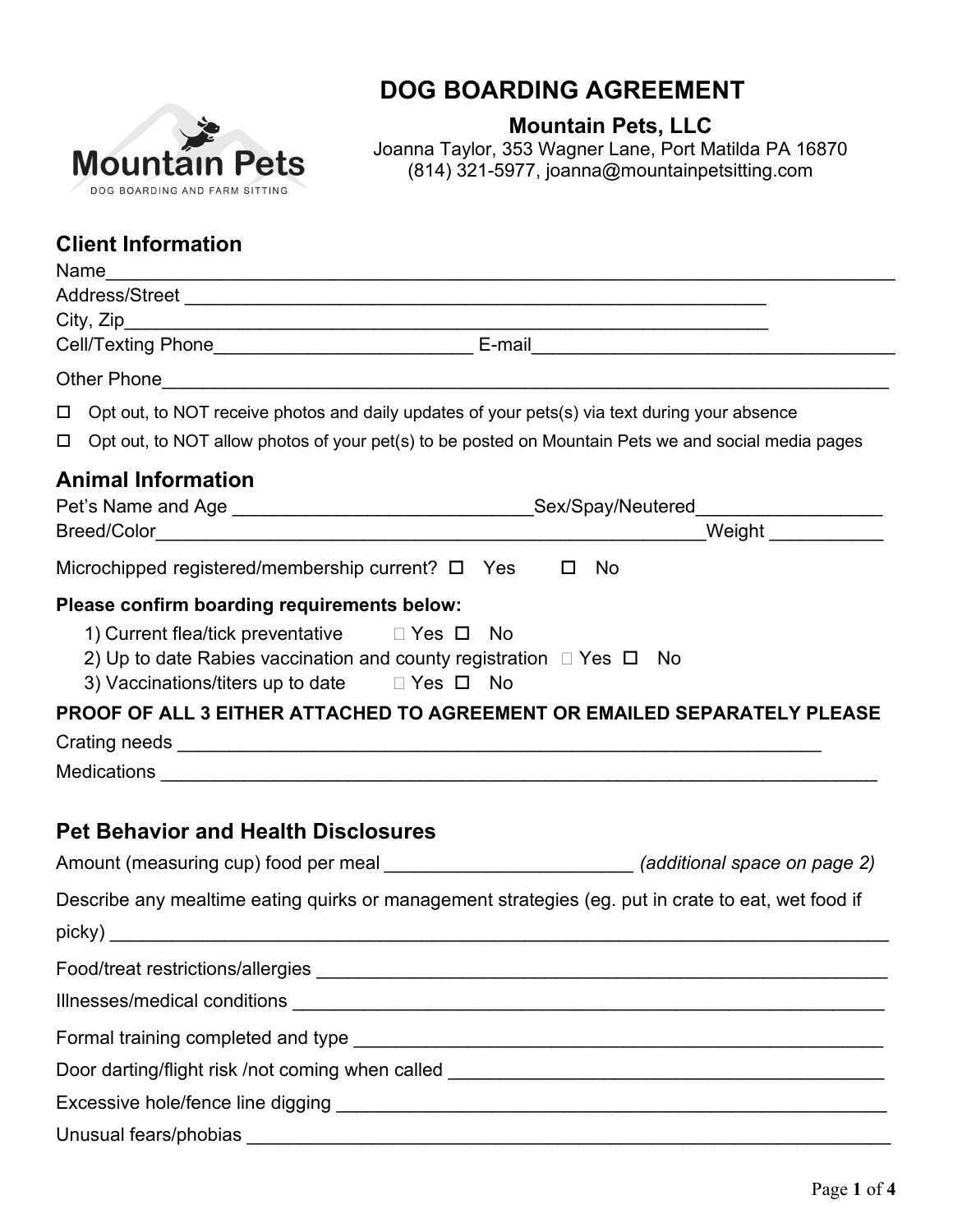|  |                                          |  | <b>Emergency Contacts</b> |  |  |
|--|------------------------------------------|--|---------------------------|--|--|
|  |                                          |  |                           |  |  |
|  | _Phone__________________________________ |  |                           |  |  |
|  |                                          |  |                           |  |  |

## **Pet Guardian**

In the unlikely event that you are unable to return and assume care of your pet(s), please list the name of the person(s**)** we should contact to take over the care of your pet(s) (if necessary) until final pet guardianship is determined by arrangements made in your will or other legal documents. Please be sure that you have notified the person(s) below that you have listed them as your emergency pet guardianship contact and that we have been given their contact information.

Pet Guardian Name: \_\_\_\_\_\_\_\_\_\_\_\_\_\_\_\_\_\_\_\_\_\_\_\_\_\_\_\_\_\_\_\_\_\_Phone: \_\_\_\_\_\_\_\_\_\_\_\_\_\_\_\_\_\_\_\_\_\_

| <b>Additional Notes</b> |  |
|-------------------------|--|
|-------------------------|--|

Phone **that is a set of the set of the set of the set of the set of the set of the set of the set of the set of the set of the set of the set of the set of the set of the set of the set of the set of the set of the set of**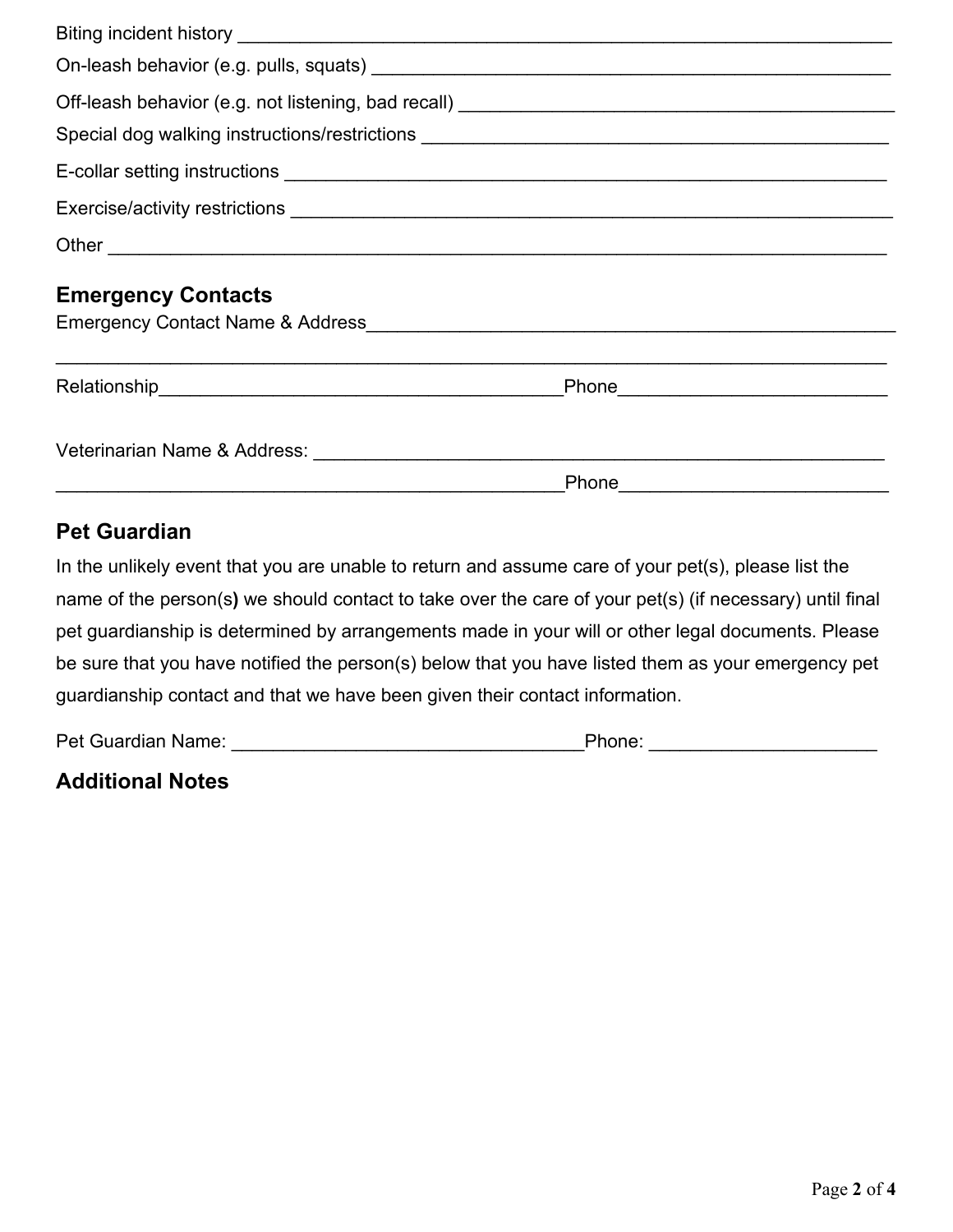## **TERMS & CONDITIONS Mountain Pets, LLC**

The parties herein agree as follows:

- 1. This Agreement will take effect upon signature by both Client and Mountain Pets and will remain in effect for a year, or less than a year if terminated by either party as provided below in Item 12. The first scheduled service period of this agreement starts on **Exercice** 2 and 2 and 2 client may make telephone reservations for additional service at any time during the term of this Agreement, subject to Mountain Pets availability. All scheduled days of service will be governed by all the terms of this Agreement. Advance notice is much appreciated as possible and every effort to accommodate all requests will be made.
- 2. The DOG BOARDING rate per night for 1 dog is \$55, with additional dogs at \$45, and puppy (less than 1 year) and dogs which require leashing rate are \$65. An additional \$10/day for services which fall on a federal holiday. The total number of nights expected during the first scheduled service period is \_\_\_\_\_\_\_\_\_\_\_\_. Other assessed fees for the first scheduled service period are \_\_\_\_\_\_\_\_\_\_\_\_\_\_\_\_\_\_\_\_\_\_. **TOTAL FEE expected for the first service period is**   $$$
- 3. A 50% deposit of estimated service is required to hold dog boarding reservations between Memorial and Labor Day week, on all federal holiday weeks throughout the year and Penn State Spring Break. Deposits will be refunded at 100% if booking is cancelled 30 days prior to the start date of service. Deposits will be held as credit for future bookings if booking is cancelled 29-8 days prior to the start date of service. Deposits will be nonrefundable nor held as credit if booking is cancelled within 7 days of the start date of service. The deposit required to hold bookings will be invoiced following receipt and processing of a completed agreement or following agreement between repeat clients and Mountain Pets.
- 4. Final Payment: Client acknowledges that payment is due to Mountain Pets on the last day of each service period. An invoice will be emailed to Client the day prior to the commencement of each service period. Overdue accounts are subject to a service charge of 1.5% per month.
- 5. Mountain Pets LLC is authorized to perform care and services as outlined on this Agreement. Both Mountain Pets and Client recognize that the welfare of the animal is the highest priority. If in Mountain Pets judgment additional services become necessary during the service period to properly care for the animal, Mountain Pets will first make reasonable attempts to contact Client. If Client cannot be contacted for whatever reason, Mountain Pets is authorized to undertake such additional steps as may in the reasonable judgment of the Owner/Pet Sitter be necessary or appropriate for the health and welfare of the animal, including but not limited to (a) consultation with Client's Veterinarian listed above, or with an emergency veterinary care provider should Client's Veterinarian be unavailable; (b) authorizing care and treatment as recommended by Client's Veterinarian or an emergency veterinary care provider (excluding euthanasia) up to a maximum cost of \$\_\_\_\_\_\_\_\_\_\_\_\_\_\_; and (c) such other steps as may in the reasonable judgment of Mountain Pets be necessary or appropriate for the health and welfare of the animal. Client agrees to be responsible for all fees and expenses incurred for care and treatment of the animal pursuant to this paragraph, and releases and holds Mountain Pets harmless from all liabilities related to transportation, treatment and expense. Client agrees to reimburse Mountain Pets for any expense incurred, plus any additional fees for attending to animal's needs or any expenses incurred for any other home/food/supplies needed.
- 6. In the event of inclement weather, natural disaster or circumstances beyond our control, e.g. acts of terrorism, etc., Mountain Pets is entrusted to use best judgment in caring for pet(s). Mountain Pets, LLC will be held harmless for consequences related to such decisions.